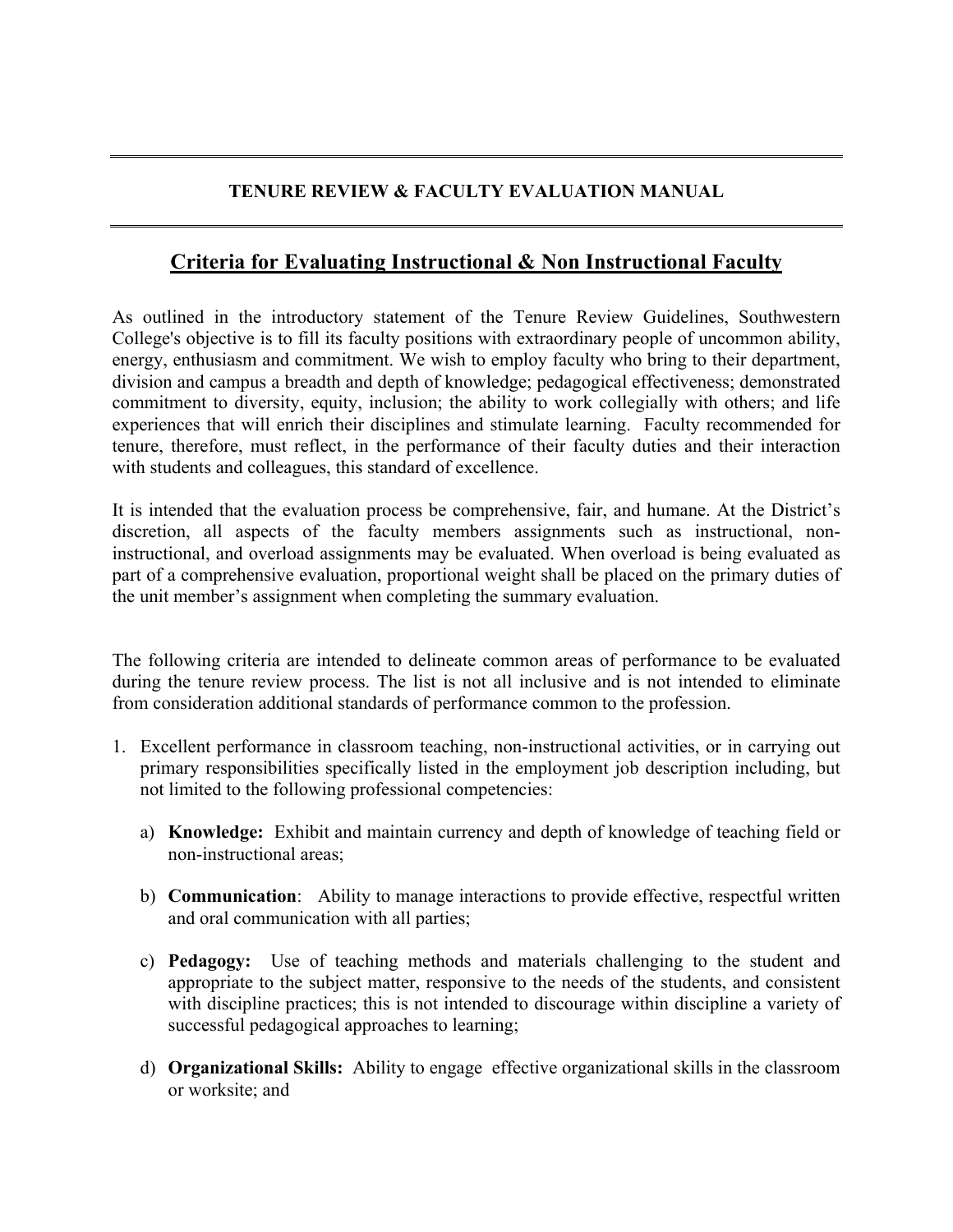- e) **Accountability:** Fulfills official college requirements as well as discipline/division agreements.
- 2. Respect for students' rights and needs and demonstration of sensitivity to and understanding of the diverse academic, social, economic, cultural, disability and ethnic backgrounds of community college students:
	- a) Patience, fairness, and promptness in the evaluation and discussion of student work;
	- b) Sensitivity and responsiveness to the needs of individual students and their special circumstances, when appropriate;
	- c) Maintenance of contractual obligation to regular and timely office hours;
	- d) Sensitivity to the diverse ways students learn;
	- e) Familiarity with specific cultural factors which affect the learning process in the specific area of assignment;
	- f) Careful attention to the diverse educational backgrounds of all students;
	- g) Involvement in examining retention indices for diverse student populations in classes and student service programs; and
	- h) Sensitivity to the role of cultural factors in education.
- 3. Collegiality and Respect for colleagues and the teaching profession by:
	- a) Acknowledging and defending the free inquiry of their associates in the exchange of criticism and ideas;
	- b) Recognizing the opinions of others;
	- c) Acknowledging academic debts (credit works to avoid plagiarism);
	- d) Striving to be objective in their professional judgement of colleagues;
	- e) Acting in accordance with the ethics of the profession and with a sense of personal integrity; and
	- f) Working in a spirit of cooperation to develop and maintain a collegial atmosphere among faculty, administrators, and staff.

The following standards are illustrative examples of performance expected of permanent instructional and non-instructional faculty; not all areas need to be addressed. Probationary faculty, after their first probationary year, are expected to show increasing participation in such professional growth and college governance activities.